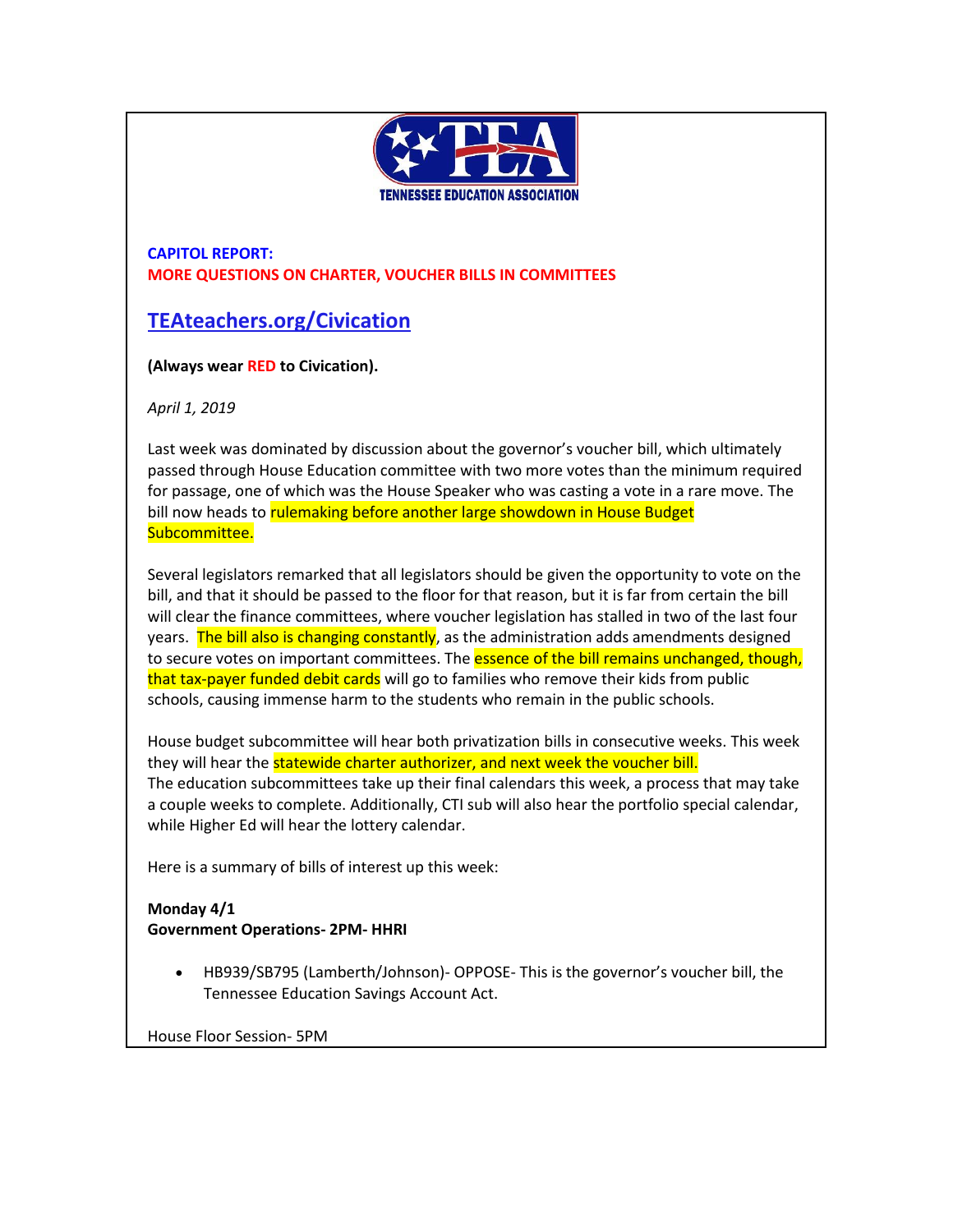• HB934/SB790 (Lamberth/Johnson)- DEFERRED- Admin bill that rewrites large sections of the state special ed law. Admin officials state the bill is largely a clean up to align to current IDEA.

#### **Tuesday 4/2 Senate Finance- 8:30AM- SHRI**

- SB259/HB215 (Clemmons/Kyle)- SUPPORT- Encourages LEAs to place a bleeding control kit in every school and to develop training on their use for all school employees.
- SB803/HB947 (Johnson/Lamberth)- SUPPORT- Requires TN school safety center to establish school safety grants, directs grants to be allocated first to schools without full-time SROs and to develop other criteria.

## **House Ed Innovation Sub- Noon- HHRIV**

- HB1246/SB753 (Byrd/Hensley)- SUPPORT- Requires the release of certain percentages of questions and answers from TNReady and other EOCs.
- HB802/SB670 (Haston/Hensley)- SUPPORT- Requires the SBE to develop two alternative graduation pathways for high school, one college prep and one technology.
- HB1065/SB262 (Vaughn/Hensley)- SUPPORT- Sets a cap on total time spent taking state-mandated standardized tests based on students' grade level.
- HB559/SB504 (Camper/Akbari)- SUPPORT- Permits LEAs to offer internship programs for elective credits through cooperative agreements with state and local governments.
- HB1394/SB1267 (Cepicky/Pody)- SUPPORT- Requires release of test scores to LEAs within 60 days of the administration of the test and within 90 days to the teacher. Requires release of all test questions.
- HB866/SB63 (DeBerry/Robinson)- SUPPORT- Expands CTE courses to middle school grades.
- HB632/SB565 (Terry/Bowling)- SUPPORT- Permits certain teachers with a 4 or 5 LOE in three consecutive years to take that score for future years in certain situations.
- HB91/SB442 (Hicks/Bell)- SUPPORT- Permits LEAs to opt out of pre-K/Kindergarten portfolio for an alternative growth indicator to be developed by the state
- HB993/SB1139 (Moon/Swann)- SUPPORT- Removes pre-k/Kindergarten portfolio to allow a fresh start.
- HB1384/SB509 (Williams/Massey)- SUPPORT- Enhances training requirements from TDOE on portfolio, permits LEAs to develop their own alternatives.

## **House Ed Admin Sub- 4:30PM- HHRIII**

• HB916/SB1285 (Keisling/Pody)- DEFFERED- Permits LEAs to meet 180 day calendar requirement with total hours instead of days.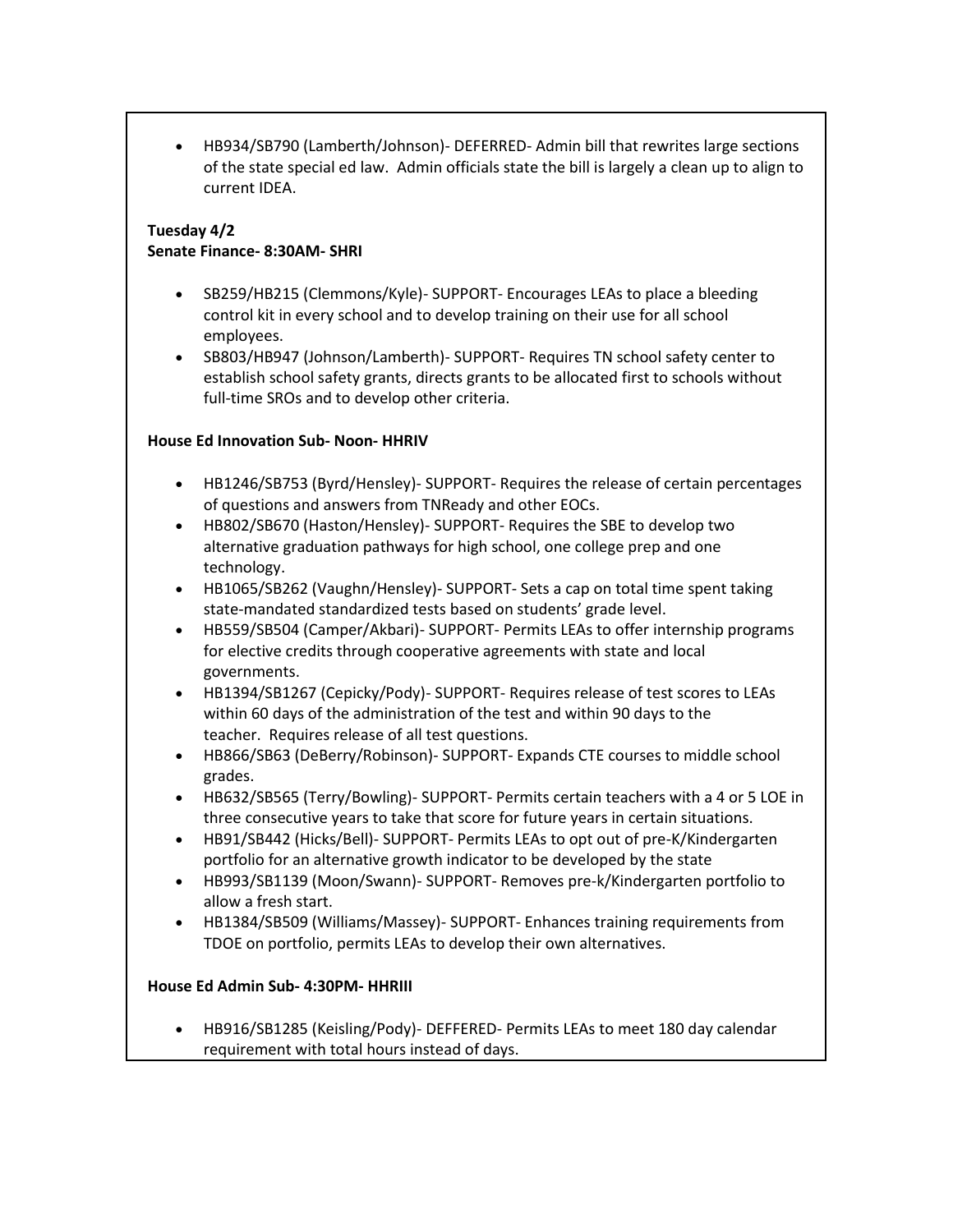• HB224/SB70 (Parkinson/Robinson)- SUPPORT- Increases requirement from one to three, that members of the SBE be a K-12 public school teacher.

#### **Wednesday 4/3 Full House Ed- 8:00AM- HHRI**

- HB944/SB800 (Lamberth/Johnson)- SUPPORT- Admin bill to establish Governor's Civics Seal to recognize public schools and LEAs implementing high-quality civic education programs.
- HB70/SB20 (Powers/Gresham)- DEFERRED- Extends repeal of the Tennessee Virtual Schools Act to 2023.
- HB215/SB259 (Clemmons/Kyle)- SUPPORT- See above description.
- HB399/SB1261 (Parkinson/Gresham)- DEFERRED- Requires LEAs and charter boards to develop a comprehensive code of conduct for all persons entering school grounds.
- HB767/SB820 (Love/Akbari)- SUPPORT- Requires annual in-service training for school employees on restorative justice practices.
- HB808/SB1242 (Kumar/Gresham)- SUPPORT- Designates nurses as certified employees.
- HB1330/SB1058 (Haston/Dickerson)- SUPPORT- Bill developed by Tennessee Community Schools State Network, of which TEA is a part.

## **House Budget Sub- 11AM- HHRIII**

• HB940/SB796 (Lamberth/Johnson)- OPPOSE- Admin bill that creates a new statewide charter authorizer that charter schools can use to bypass the LEA in the application process. Would permit this new commission to open charters in every LEA in the state.

## **Senate Ed- 2:30PM- SHRI**

- SB1267/HB1394 (Pody/Cepicky)- SUPPORT-Establishes timelines for the release of state test questions, provides for the release of all questions from the test.
- SB1058/HB1330 (Dickerson/Haston)- SUPPORT- See above description.
- SB442/HB91 (Bell/Hicks)- SUPPORT- Permits LEAs to use an alternative growth indicator instead of the pre-K/kindergarten portfolio if they wish.
- SB953/HB1261 (Yarbro/Dixie)- SUPPORT- Asks department to reimburse parents of economically disadvantaged students for the cost of taking on AP exam.
- SB63/HB866 (Robinson/DeBerry)- SUPPORT- See above description.
- SB820/HB767 (Akbari/Love)- SUPPORT- See above description.
- SB800/HB944 (Johnson/Lamberth)- SUPPORT- See above description.

## **House Ed K-12 Sub- 3:30PM- HHRI**

- HB959/SB776 (Camper/Yarbro)- SUPPORT- Changes value of the BEP instructional component to the statewide average teacher salary.
- HB209/SB268 (Leatherwood/Kelsey)- MONITOR- Prevents SBE from modifying uniform grading procedures for schools more than once every three years.